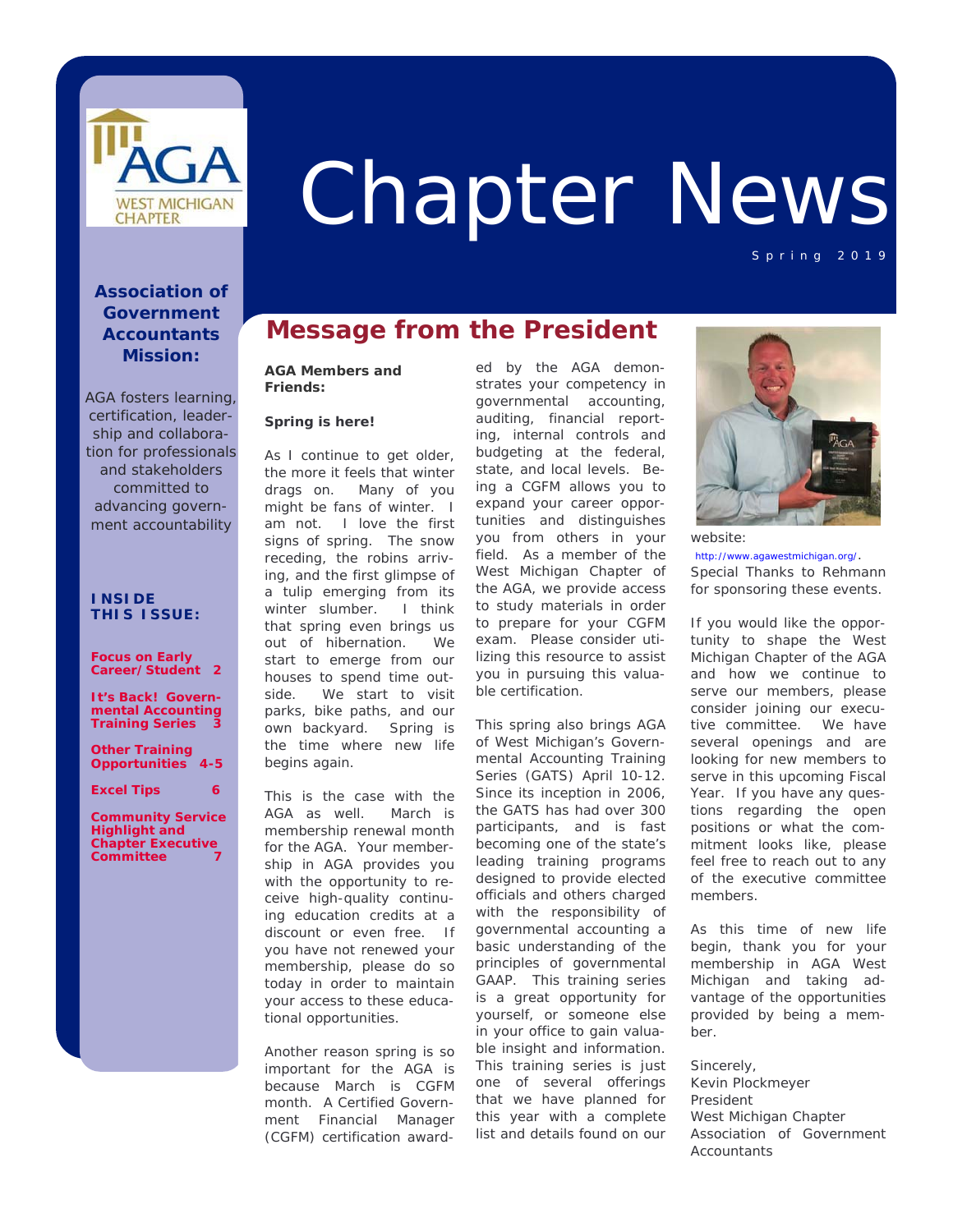

# **Focus on Early Career**

**Spring 2019** 

**& Student Page 2** 

On March 12, 2019 AGA West Michigan held a forum at Davenport University geared towards recruiting college students into the governmental accounting field. Topics discussed included the unique aspects of working for local governments - including working for the public vs. private for-profit employers, the government audit process, the governmental finance career path, structure of various gov-



ernmental finance offices, and much more! The panel consisted of the following governmental accounting professionals:

Mark Mesbergen, Finance Director - Fruitport Community Schools Kevin Plockmeyer, Finance Director - City of Zeeland Peter Woldman, Assurance Supervisor - Rehmann (Governmental Audit) Erinn Trask, Outsourcing Supervisor - Rehmann (Governmental Outsourcing)

Thank you to our panelists as well as Davenport University Professor Scott Gumieny for facilitating the event.

### **Did you know?**

West Michigan AGA invites local college students to attend Chapter events free of charge. Two "student scholarships" are offered for each local event on a first-come, first-served basis.

#### **Student Board Member Scholarship**

Each year, AGA West Michigan awards a \$1,000 scholarship to the selected student board member. Participation is for a one year term, from September through May.

For a description of duties and an application form, please visit our membership page at:

https://www.agacgfm.org/Chapters/WestMichigan/Membership/Early-Career-and-Student-Members.aspx



**Like us on Facebook to learn about chapter events, links to helpful sites and job opportunities**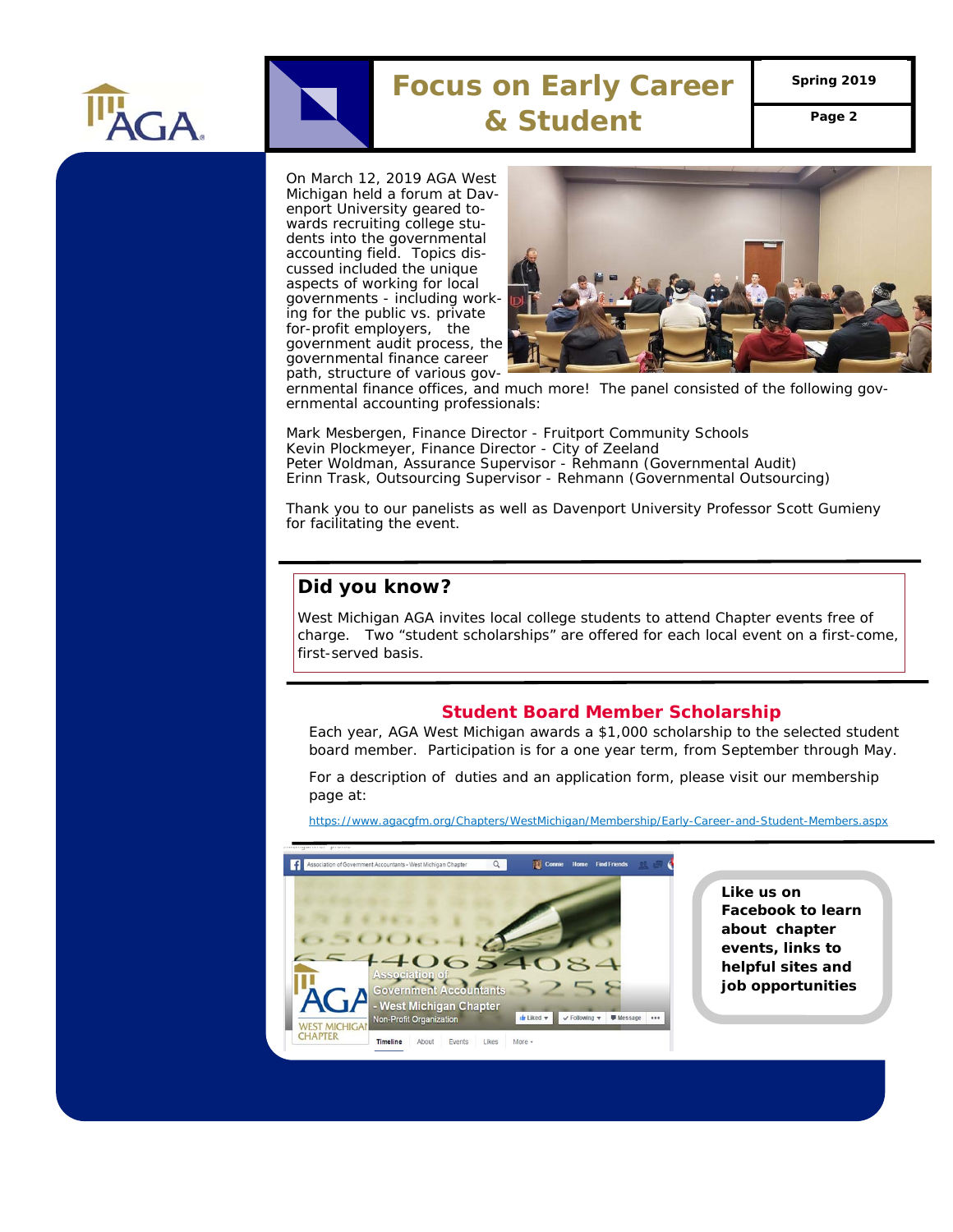

# Training Opportunities

**Spring 2019** 

**Page 3** 

Up to 24 hours of CPE!

## **Local Training Opportunities**

## **Planned Future Events by AGA West Michigan**

 **April 10—12, 2019 Governmental Accounting Training Series (GATS) - 2330 East Paris Ave., SE, Grand Rapids, MI 49546** 

AGA West Michigan's premier training series features three information-packed days of governmental CPE. Each level offers 8 hours of CPE (9:00 a.m. - 5:00 p.m.), and costs just \$150 per day, including lunch! Since its inception in 2006, the GATS has had over 300 participants, and is fast becoming one of the state's leading training programs designed to provide elected officials and others charged with the responsibility of governmental accounting with a basic understanding of the principles of governmental GAAP, and to enhance their skills for accomplishing this important function. This training is ideal for elected officials, clerks, treasurers, bookkeepers, and others desiring a better understanding of governmental accounting and internal controls*.* 

#### **Level One—April 10, 2019**: **An Introduction**

- An Introduction to Fund Accounting
- Financial Reporting
- Basic Grants Management
- Single Audit Overview
- Understanding and Establishing Effective Internal Control
- CGFM Certification

## **Level Two—April 11, 2019: Digging Deeper**

- The GAAP Hierarchy
- Intermediate Accounting/Reporting
- Federal Cost Principles
- The Yellow Book
- Effective Audit Committees

## **Level Three—April 12, 2019: Advanced Topics**

- GASB's Codification
- Footnote Disclosures
- Elements of a CAFR
- Sub recipient Monitoring
- Indirect Cost Rates
- Fraud Case Studies
- Avoiding Common Control Deficiencies
- AGA's Thought Leadership Library



**Register at: https://www.agacgfm.org/Chapters/WestMichigan/Training-Events/Event-Calendar.aspx**

The Association of Government **Accountants** is a 15,000-member professional organization devoted to meeting the professional development, education, networking, and certification needs of its members.

AGA represents government financial managers working in local, state and federal governments as well as the private sector and academia.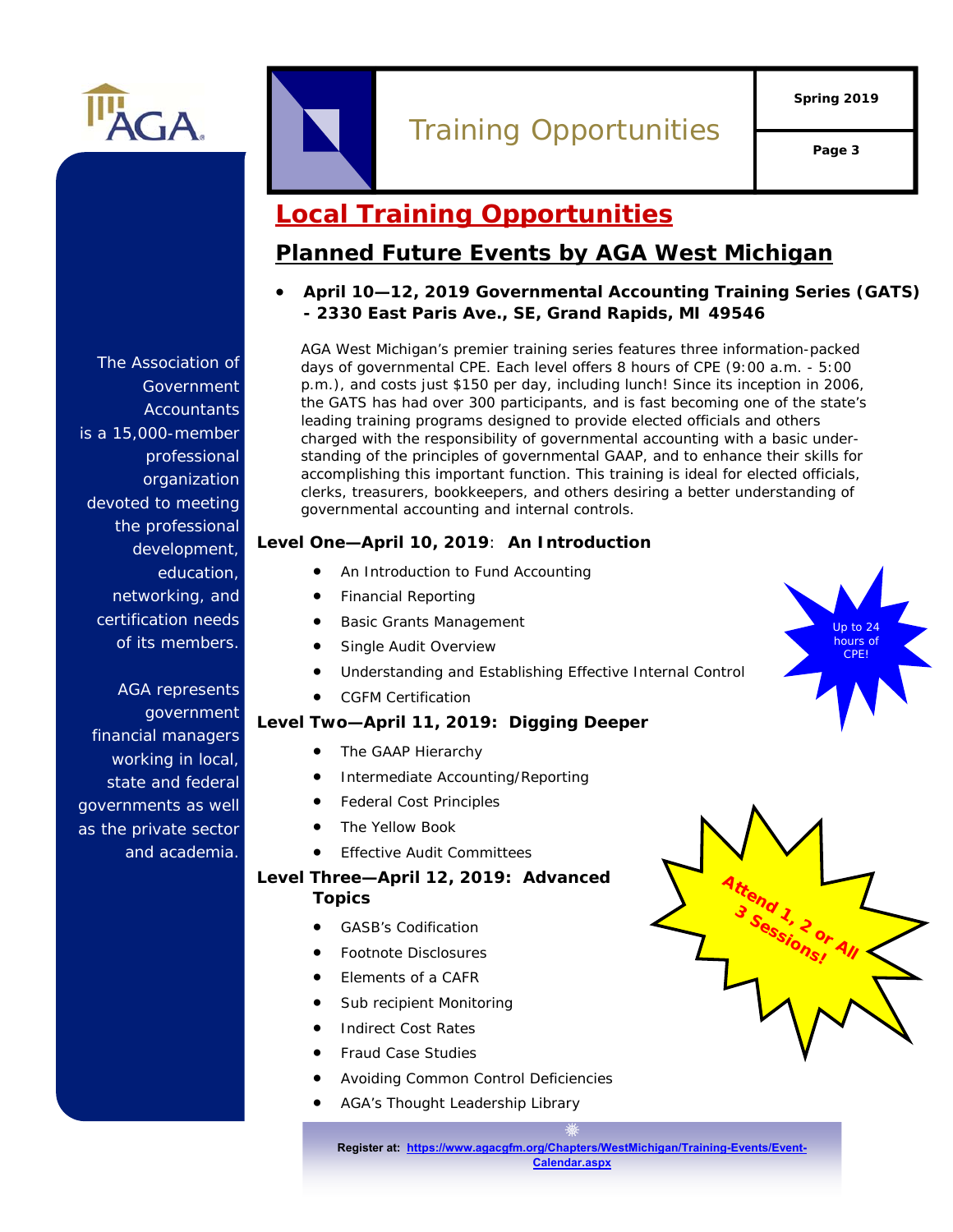

# Training Opportunities

**Page 4** 

# **Local Training Opportunities**

## **Planned Future Events by AGA West Michigan**

 **April 23, 2019** Webinar: Enhancing the Effectiveness of Management's Discussion and Analysis

State and local governments include management's discussion and analysis (MD&A) with their financial statements as required supplementary information. Too often, however, MD&A becomes an exercise in simply updating boilerplate language that doesn't hold the readers' interest. Learn how to go beyond the basic requirements and use MD&A to tell your government's story in a compelling way.



FREE!

#### **July 23, 2019** Webinar: 2019 Single Audit Update

Each year Rehmann provides an update on the significant changes to the single audit guidance, including what auditees should be doing to prepare for a smooth audit. Hear the latest from the Office of Management and Budget (OMB), the Government Accountability Office (GAO), the American Institute of CPAs (AICPA) and more!

Attend Rehmann's quarterly webinar to learn about these significant changes. Topics include:

- Review the major changes and challenges auditees and auditors faced in implementing the new Uniform Guidance (2 CFR 200)
- Learn about the proposed revisions to Governmental Auditing Standards (the Yellow Book)
- Understand OMB's emphasis on internal controls over compliance and what changes may be required at the local level
- Discover the latest information on the OMB's 2019 Compliance Supplement and the Data Collection Form
- Learn practical tips to avoid common single audit findings



*Did you know? AGA West Michigan provides study materials for the CGFM exam that members may borrow free of charge? Please contact: education@agawestmichigan.org for more information.*

The Association of Government **Accountants** is a 15,000-member professional organization devoted to meeting the professional development, education, networking, and certification needs of its members.

AGA represents government financial managers working in local, state and federal governments as well as the private sector and academia.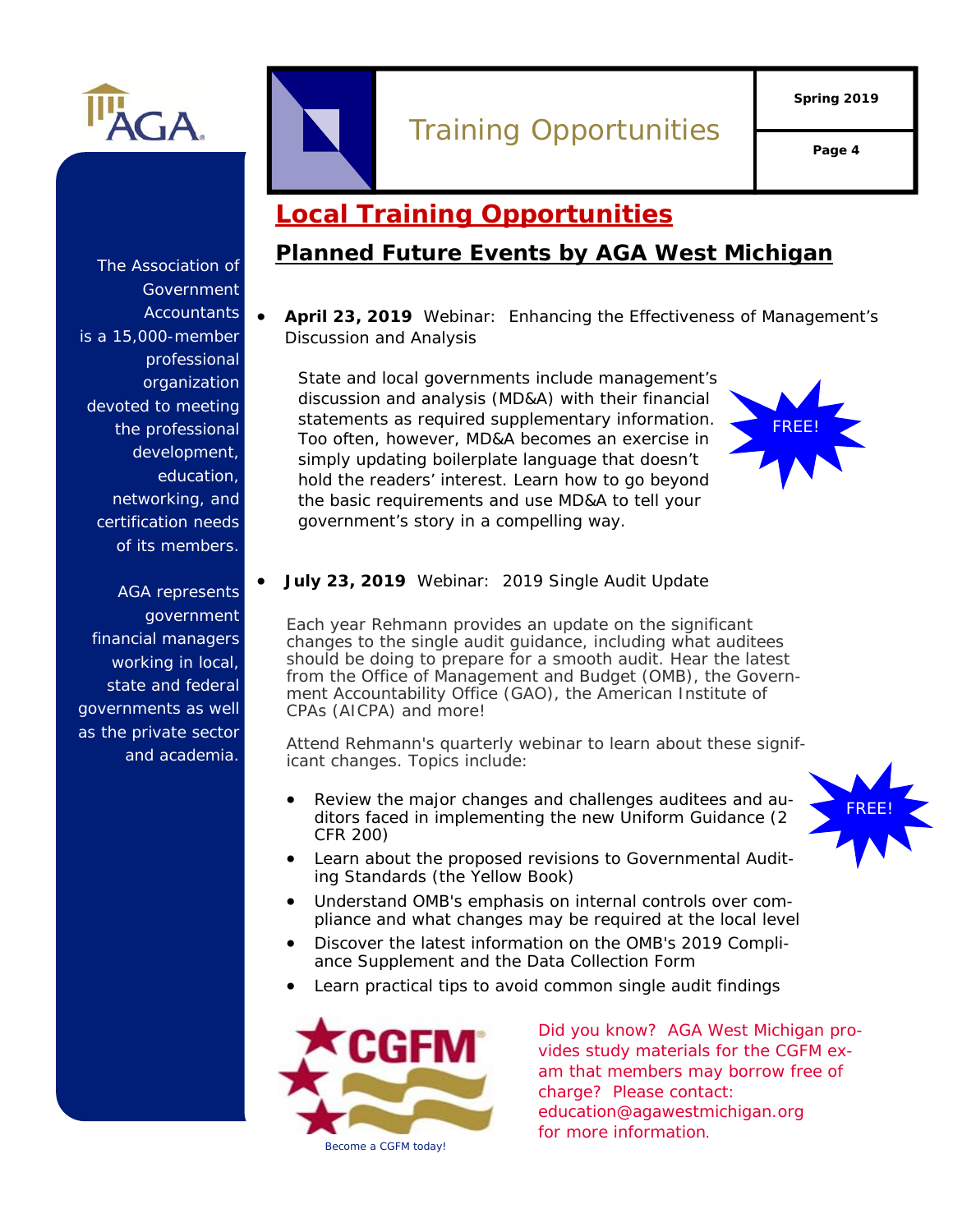

# Training Opportunities **Page 5**

**Spring 2019** 

## **Collaborating to keep you informed!**

AGA West Michigan and the Michigan Government Finance Officers Association (MGFOA) are partnering to inform memberships of both organizations on upcoming conferences, seminars, and webinars offered.



## **Planned Future Events by MGFOA**

- April 16, 2019: MGFOA Back to Basics 2019—Session I—Okemos Conference Center
- April 24, 2019: West Michigan Front Porch Forum—City of Kentwood
- May 16, 2019: MGFOA Back to Basics 2019—Session II—Okemos Conference Center
- July 31, 2019: West Michigan Front Porch Forum—City of East Grand Rapids
- September 29—October 2, 2019: MGFOA Fall Institute—Traverse City, MI
- October 10, 2019: MGFOA Back to Basics 2019—Session III—Okemos Conference Center

**View MGFOA Event Calendar: https://www.migfoa.org/?p=calendar**

# **National Training Opportunities (Webinars)**







To register and see other offerings, visit: https://www.agacgfm.org/webinars.aspx

The Association seeks to advance government accountability at all levels of government through its Certified **Government** Financial Manager (CGFM) Program, which has recognized more than 13,000 individuals for their unique skills and experience.

To learn more about the Association, its many programs, or any of its 90 chapters, visit us online at www.agacgfm.org.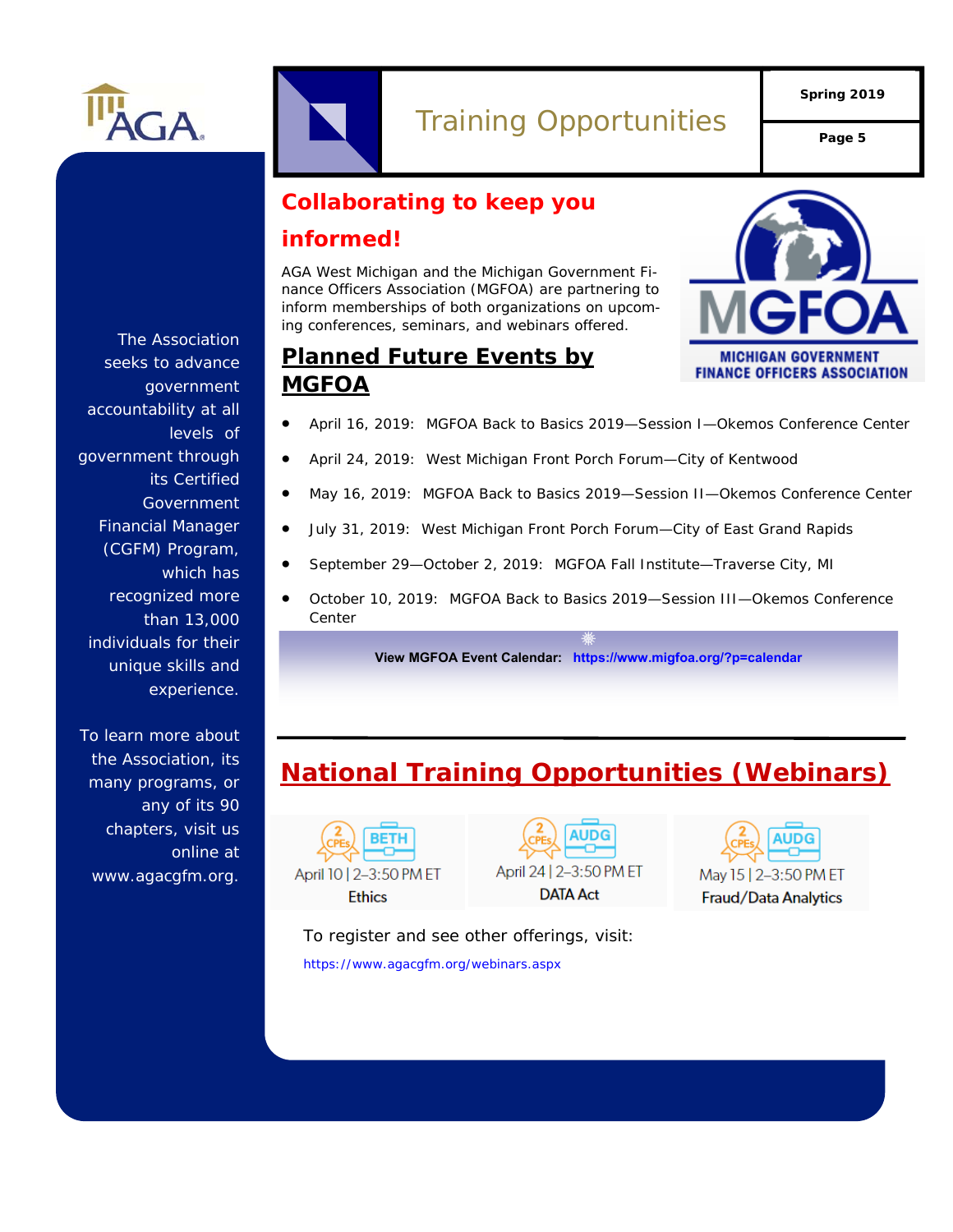

# **Excel Tips: Using Paste**

**Spring 2019** 

## **Special to Save You Time!** Page 6

Anyone who has used a Microsoft product is familiar with copy, cut and paste, but there are several helpful features under the Paste Special umbrella that are worth exploring.

To access Paste Special, choose that option under Paste:



The first section of Paste features are straightforward; **Paste, Formulas** is handy to maintain existing formatting if you need to adjust a formula in an existing statement. The remaining options are primarily format related.

| <b>Paste Special</b> | ×                               |  |
|----------------------|---------------------------------|--|
| Paste                |                                 |  |
| All                  | All using Source theme          |  |
| Formulas             | All except borders              |  |
| Values               | Column widths                   |  |
| Formats              | Formulas and number formats     |  |
| $\bigcirc$ Comments  | Values and number formats       |  |
| ◯ Validation         | All merging conditional formats |  |
| Operation            |                                 |  |
| ◉ None               | $\bigcirc$ Multiply             |  |
| Add                  | $\bigcirc$ Divide               |  |
| ◯ Subtract           |                                 |  |
| Skip blanks          | Transpose                       |  |
| Paste Link           | Cancel<br>OK                    |  |

The Operations section of paste special has some

uses that might not be immediately obvious. Often when we paste, data end up as text data in excel. An easy way to fix this is to use **Paste, Special, Add** which puts the data in as values. If you want to change from positive to negative (or negative to positive) **Paste, Special, Subtract** takes care of this easily as well.

| F  | Ċ                | B        | А        |                |
|----|------------------|----------|----------|----------------|
| t  | After            | After    |          |                |
| iı |                  |          |          |                |
| C  | Paste.           | Paste.   |          |                |
|    | Special,         | Special, | Original |                |
| C  | <b>Divide</b>    | Multiply | Data     | 1              |
| C  | 90.90909         | 110      | 100      | $\overline{2}$ |
| C  | 181.8182         | 220      | 200      | 3              |
| C  | 272,7273         | 330      | 300      | 4              |
| ı  |                  |          |          | 5              |
| C  | 1.1 (multiplier) |          |          | 6              |
| S  |                  |          |          |                |

**Paste Special, Multiply or Divide** are perhaps less intuitive, but also useful. Say you want to add 10% to an existng set of numbers. You could set up a formula in an adjacent column to do that, or use Paste, Special, Multiply to quickly change the data. Enter your multiplier in a separate cell, then while on that cell, click copy. Highlight the range of cells you want to increase by 10%, then click Paste Special, Multiply and the numbers will be increased by 10%. *Note that the function will replace existing data, not create a separate column.* Paste, Special, Divide works similarly. Once you have finished with the multiplier, you can delete it.

**Paste, Special, Transpose** works well if you want to graph the data, but need the data horizontal instead of vertical (or vice versa). You can  $\frac{1}{2}$ transpose both the series names and the values at the same time. Select the data (a2:b6), click on the cell you want the first series name, then select Paste, Special, Transpose. The resulting output is in A8:E9.



Excel Paste, Special has several feature designed to paste data in the way you need it. Try some of these features today!

> *Do you have an excel tip you would like to share? Do you have an excel tip you would like to share? Please email us at newsletter@agawestmichigan.org Please email us at newsletter@agawestmichigan.org*